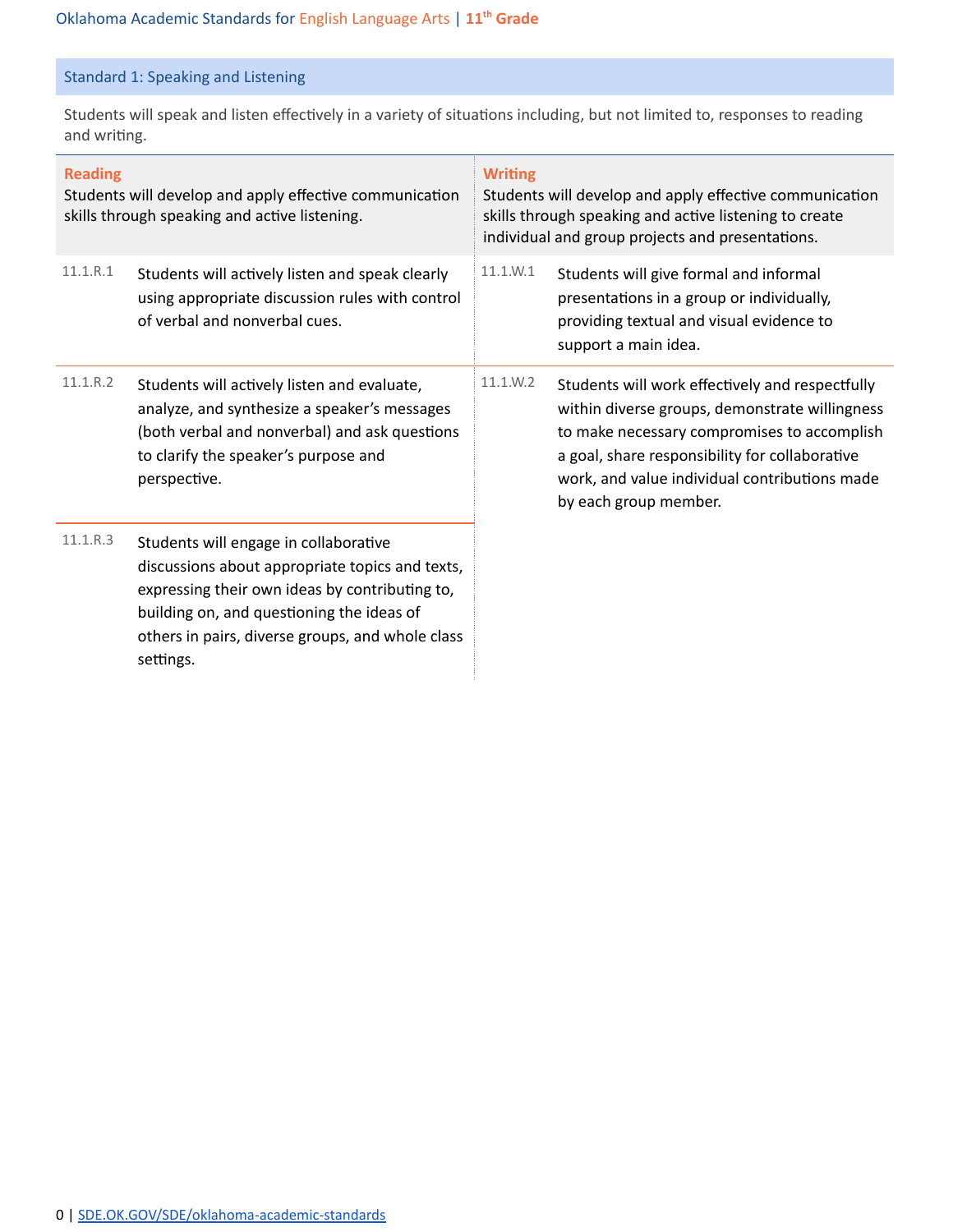| <b>Standard 2: Reading and Writing Process</b>                                                                |                                                                                                                                                        |                                                                                                                                                                                   |                                                                                                                                                                                                                                                   |
|---------------------------------------------------------------------------------------------------------------|--------------------------------------------------------------------------------------------------------------------------------------------------------|-----------------------------------------------------------------------------------------------------------------------------------------------------------------------------------|---------------------------------------------------------------------------------------------------------------------------------------------------------------------------------------------------------------------------------------------------|
| Students will use a variety of recursive reading and writing processes.                                       |                                                                                                                                                        |                                                                                                                                                                                   |                                                                                                                                                                                                                                                   |
| <b>Reading</b><br>Students will read and comprehend increasingly complex<br>literary and informational texts. |                                                                                                                                                        | <b>Writing</b><br>Students will develop and strengthen writing by<br>engaging in a recursive process that includes<br>prewriting, drafting, revising, editing, and<br>publishing. |                                                                                                                                                                                                                                                   |
| 11.2.R.1                                                                                                      | Students will summarize, paraphrase, and synthesize<br>ideas, while maintaining meaning and a logical<br>sequence of events, within and between texts. | 11.2.W.1                                                                                                                                                                          | Students will apply components of a<br>recursive writing process for multiple<br>purposes to create a focused, organized,<br>and coherent piece of writing.                                                                                       |
| 11.2.R.2                                                                                                      | Students will evaluate details in literary and<br>non-fiction/informational texts to connect how genre<br>supports the author's purpose.               | 11.2.W.2                                                                                                                                                                          | Students will plan (e.g., outline) and<br>prewrite a first draft as necessary.                                                                                                                                                                    |
|                                                                                                               |                                                                                                                                                        | 11.2.W.3                                                                                                                                                                          | Students will develop drafts by choosing<br>an organizational structure (e.g.,<br>description, compare/contrast,<br>sequential, problem/solution,<br>cause/effect, etc.) and building on ideas<br>in multi-paragraph essays.                      |
|                                                                                                               |                                                                                                                                                        | 11.2.W.4                                                                                                                                                                          | Students will edit and revise multiple<br>drafts for logical organization, enhanced<br>transitions and coherence, sentence<br>variety, and use of tone and point of<br>view through specific rhetorical devices<br>to establish meaningful texts. |
|                                                                                                               |                                                                                                                                                        | 11.2.W.5                                                                                                                                                                          | Students will use resources to find<br>correct spellings of words (e.g., word<br>wall, vocabulary notebook, print and<br>electronic dictionaries, and spell-check).                                                                               |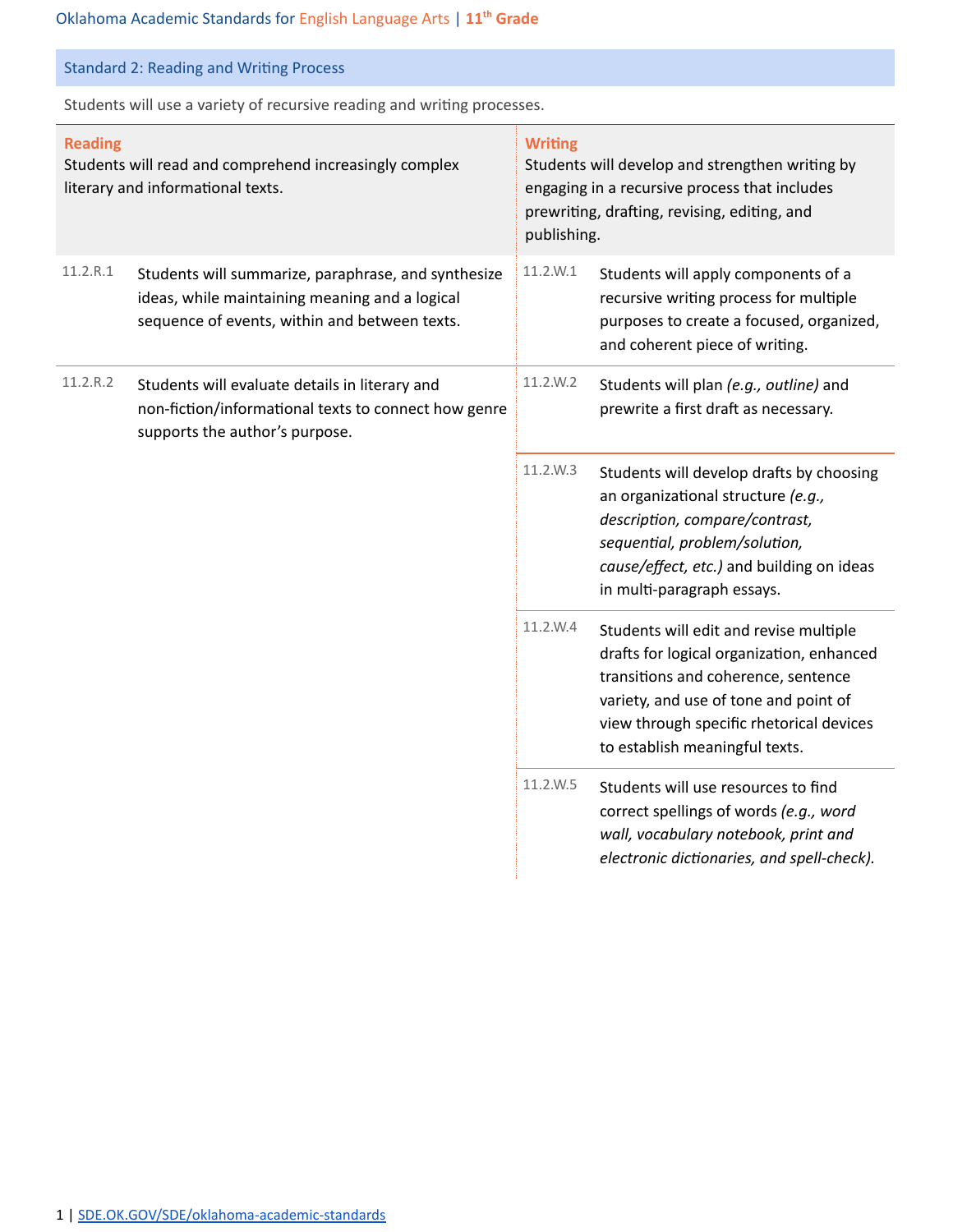# Standard 3: Critical Reading and Writing

Students will apply critical thinking skills to reading and writing.

| <b>Reading</b><br>Students will comprehend, interpret, evaluate, and<br>respond to a variety of complex texts of all literary and<br>informational genres from a variety of historical, cultural,<br>ethnic, and global perspectives. |                                                                                                                                                                                                                 | <b>Writing</b><br>Students will write for varied purposes and audiences in<br>all modes, using fully developed ideas, strong<br>organization, well-chosen words, fluent sentences, and<br>appropriate voice. |                                                                                                                                                                                                                                                                                                                                                                              |  |
|---------------------------------------------------------------------------------------------------------------------------------------------------------------------------------------------------------------------------------------|-----------------------------------------------------------------------------------------------------------------------------------------------------------------------------------------------------------------|--------------------------------------------------------------------------------------------------------------------------------------------------------------------------------------------------------------|------------------------------------------------------------------------------------------------------------------------------------------------------------------------------------------------------------------------------------------------------------------------------------------------------------------------------------------------------------------------------|--|
| 11.3.R.1                                                                                                                                                                                                                              | Students will evaluate the extent to which<br>historical, cultural, and/or global perspectives<br>affect authors' stylistic and organizational<br>choices in grade-level literary and<br>informational genres.  | 11.3.W.1                                                                                                                                                                                                     | <b>NARRATIVE</b><br>Students will write narratives embedded in<br>other modes as appropriate.                                                                                                                                                                                                                                                                                |  |
| 11.3.R.2                                                                                                                                                                                                                              | Students will evaluate points of view and<br>perspectives in more than one grade-level<br>literary and/or informational text and explain<br>how multiple points of view contribute to the<br>meaning of a work. | 11.3.W.2                                                                                                                                                                                                     | <b>INFORMATIVE</b><br>Students will compose essays and reports to<br>objectively introduce and develop topics,<br>incorporating evidence (e.g., specific facts,<br>examples, details, data) and maintaining an<br>organized structure and a formal style.                                                                                                                    |  |
| 11.3.R.3                                                                                                                                                                                                                              | Students will analyze how authors use key<br>literary elements to contribute to meaning and<br>interpret how themes are connected across<br>texts:<br>theme<br>⊔<br>archetypes<br>❏                             | 11.3.W.3                                                                                                                                                                                                     | Students will elaborate on ideas by using<br>logical reasoning and illustrative examples to<br>connect evidences to claim(s).                                                                                                                                                                                                                                                |  |
| 11.3.R.4                                                                                                                                                                                                                              | Students will evaluate literary devices to<br>support interpretations of texts, including<br>comparisons across texts:<br>imagery<br>⊔<br>tone<br>symbolism<br>❏<br>❏<br>irony                                  | 11.3.W.4                                                                                                                                                                                                     | <b>ARGUMENT</b><br>Students will (1) introduce precise, informed<br>claims, (2) distinguish them from alternate or<br>opposing claims, (3) organize claims,<br>counterclaims, and evidence in a way that<br>provides a logical sequence for the entire<br>argument, and (4) provide the most relevant<br>evidences to develop balanced arguments,<br>using credible sources. |  |
| 11.3.R.5                                                                                                                                                                                                                              | Students will evaluate how authors writing on<br>the same issue reached different conclusions<br>because of differences in assumptions,<br>evidence, reasoning, and viewpoints.                                 | 11.3.W.5                                                                                                                                                                                                     | Students will use words, phrases, clauses, and<br>varied syntax to connect all parts of the<br>argument and create cohesion and include a<br>conclusion that follows logically from the<br>information presented and supports the<br>argument.                                                                                                                               |  |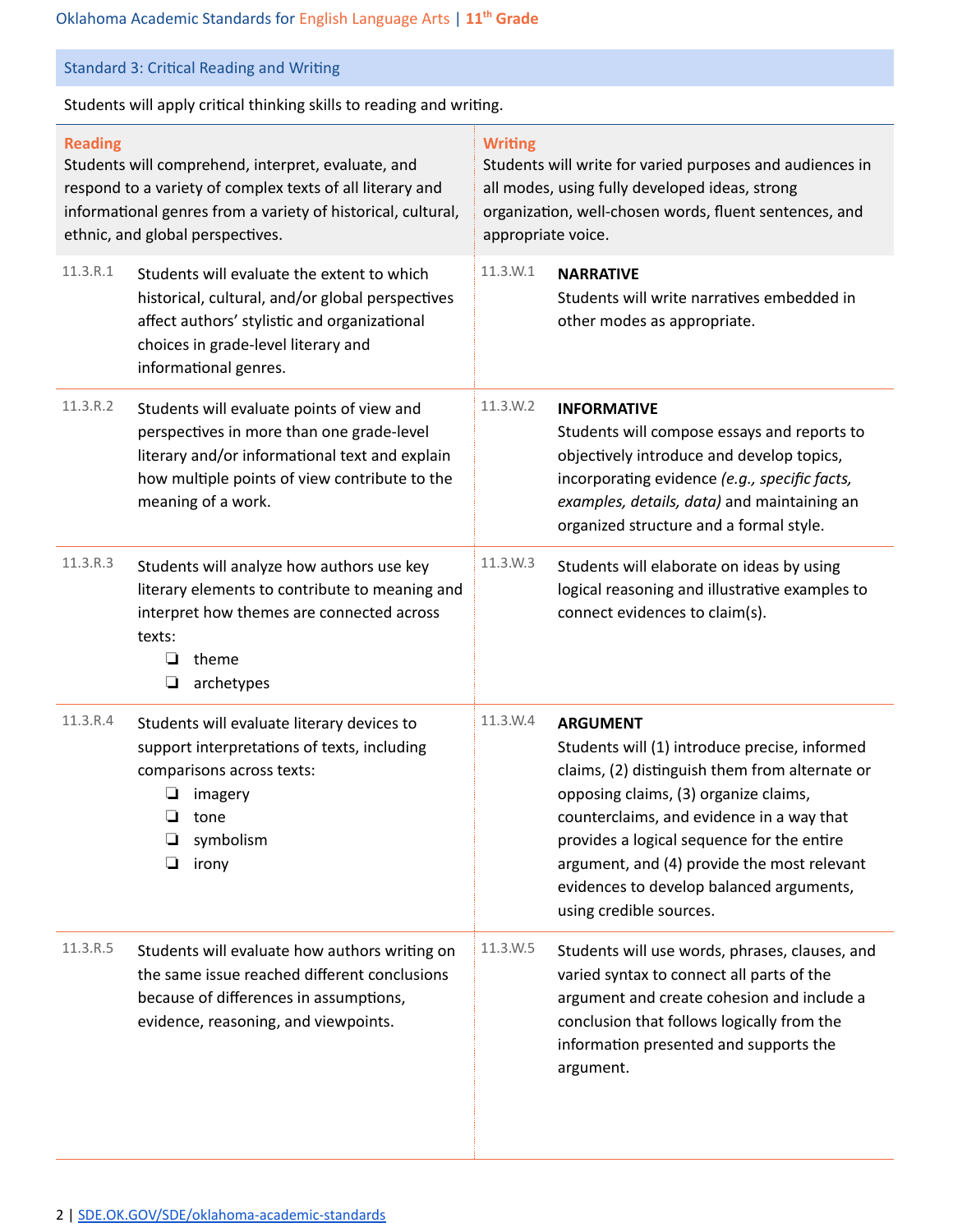### Oklahoma Academic Standards for English Language Arts | **11 th Grade**

 $11.3.R.6$  Students will comparatively analyze the structures of texts *(e.g., compare/contrast,*  $problem/solution, cause/effect,$ *claims/counterclaims/evidence)* and content by inferring connections among multiple texts and providing textual evidence to support their conclusions. 11.3.W.6 Students will blend multiple modes of writing to produce effective argumentative essays. 11.3.R.7 Students will make connections (e.g., thematic *links, literary analysis, authors' style)* between and across multiple texts and provide textual evidence to support their inferences.

#### Standard 4: Vocabulary

Students will expand their working vocabularies to effectively communicate and understand texts.

| <b>Reading</b><br>Students will expand academic, domain-appropriate,<br>grade-level vocabularies through reading, word study,<br>and class discussion. |                                                                                                                                                                                                         | <b>Writing</b><br>Students will apply knowledge of vocabularies to<br>communicate by using descriptive, academic, and<br>domain-appropriate abstract and concrete words in their<br>writing. |                                                                                                              |  |
|--------------------------------------------------------------------------------------------------------------------------------------------------------|---------------------------------------------------------------------------------------------------------------------------------------------------------------------------------------------------------|----------------------------------------------------------------------------------------------------------------------------------------------------------------------------------------------|--------------------------------------------------------------------------------------------------------------|--|
| 11.4.R.1                                                                                                                                               | Students will increase knowledge of academic,<br>domain-appropriate, grade-level vocabulary to<br>infer meaning of grade-level text.                                                                    | 11.4.W.1                                                                                                                                                                                     | Students will use domain-appropriate<br>vocabulary to communicate complex ideas in<br>writing clearly.       |  |
| 11.4.R.2                                                                                                                                               | Students will use word parts (e.g., affixes,<br>Greek and Latin roots, stems) to define and<br>determine the meaning of increasingly<br>complex words.                                                  | 11.4.W.2                                                                                                                                                                                     | Students will select appropriate language to<br>create a specific effect according to purpose in<br>writing. |  |
| 11.4.R.3                                                                                                                                               | Students will use context clues to determine or<br>clarify the meaning of words or distinguish<br>among multiple-meaning words.                                                                         |                                                                                                                                                                                              |                                                                                                              |  |
| 11.4.R.4                                                                                                                                               | Students will analyze and evaluate the<br>relationships among words with multiple<br>meanings and recognize the connotation and<br>denotation of words.                                                 |                                                                                                                                                                                              |                                                                                                              |  |
| 11.4.R.5                                                                                                                                               | Students will use general and specialized<br>dictionaries, thesauri, glossaries, histories of<br>language, books of quotations, and other<br>related references (print and/or electronic) as<br>needed. |                                                                                                                                                                                              |                                                                                                              |  |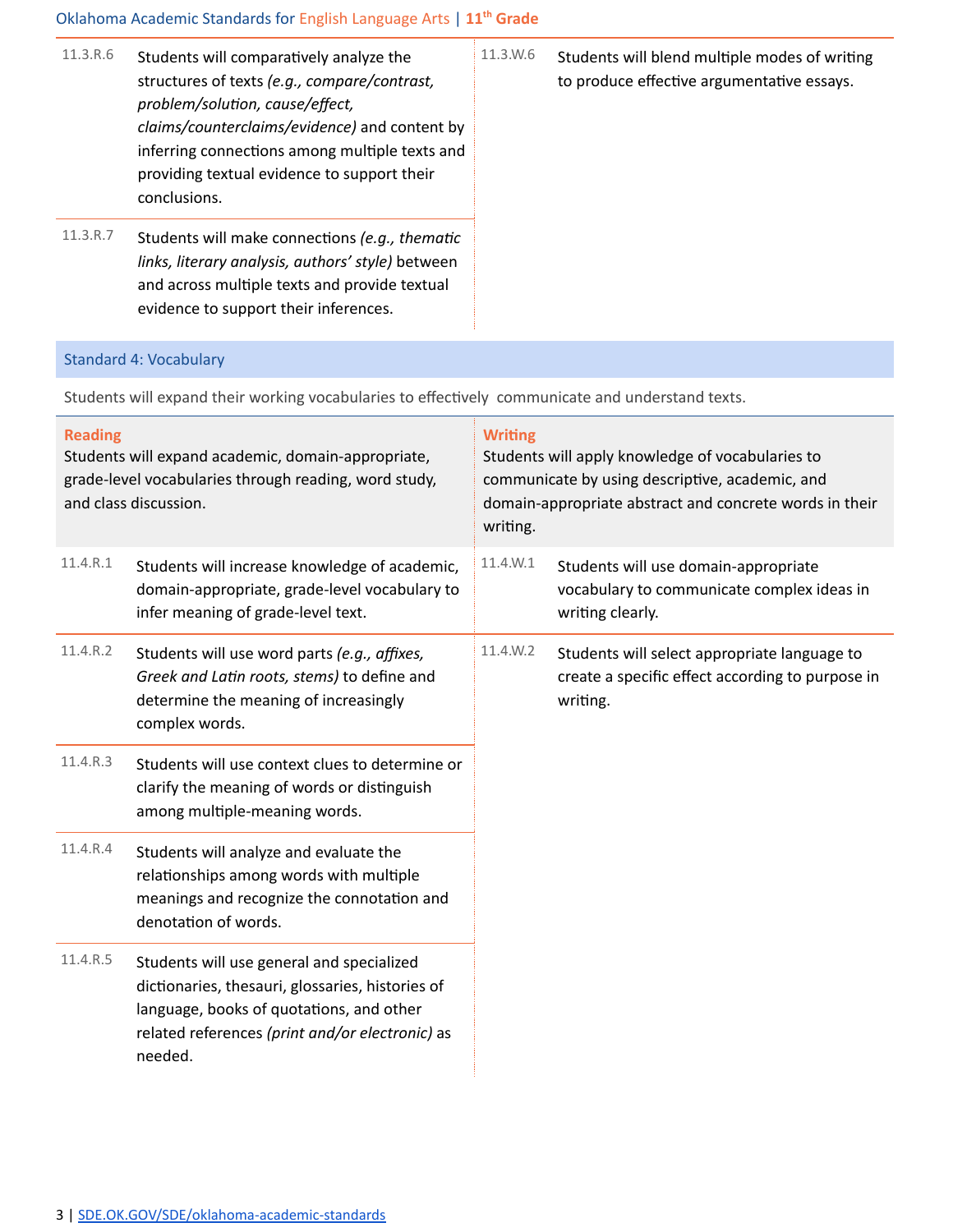### Oklahoma Academic Standards for English Language Arts | **11 th Grade**

## Standard 5: Language

Students will apply knowledge of grammar and rhetorical style to reading and writing.

| <b>Reading</b><br>Students will apply knowledge of grammar and rhetorical<br>style to analyze and evaluate a variety of texts. |                                                                                                                                                                                                                                                            | <b>Writing</b><br>Students will demonstrate command of Standard English<br>grammar, mechanics, and usage through writing and<br>other modes of communication. |                                                                                                                                                                                                                             |  |
|--------------------------------------------------------------------------------------------------------------------------------|------------------------------------------------------------------------------------------------------------------------------------------------------------------------------------------------------------------------------------------------------------|---------------------------------------------------------------------------------------------------------------------------------------------------------------|-----------------------------------------------------------------------------------------------------------------------------------------------------------------------------------------------------------------------------|--|
| 11.5.R.1                                                                                                                       | Students will apply their knowledge of grammar<br>and rhetorical style to analyze and evaluate a<br>variety of texts, understanding that usage and<br>convention change over time and using that<br>understanding to manipulate style when<br>appropriate. | 11.5.W.1                                                                                                                                                      | Students will write using correct mechanics.                                                                                                                                                                                |  |
|                                                                                                                                |                                                                                                                                                                                                                                                            | 11.5.W.2                                                                                                                                                      | Students will compose simple, compound,<br>complex, and compound-complex sentences<br>and questions, including the use of phrases<br>and clauses, to signal differing relationships<br>among ideas.                         |  |
|                                                                                                                                |                                                                                                                                                                                                                                                            | 11.5.W.3                                                                                                                                                      | Students will demonstrate command of<br>Standard American English, grammar,<br>mechanics, and usage through writing,<br>presentations, and/or other modes of<br>communication to convey specific meanings<br>and interests. |  |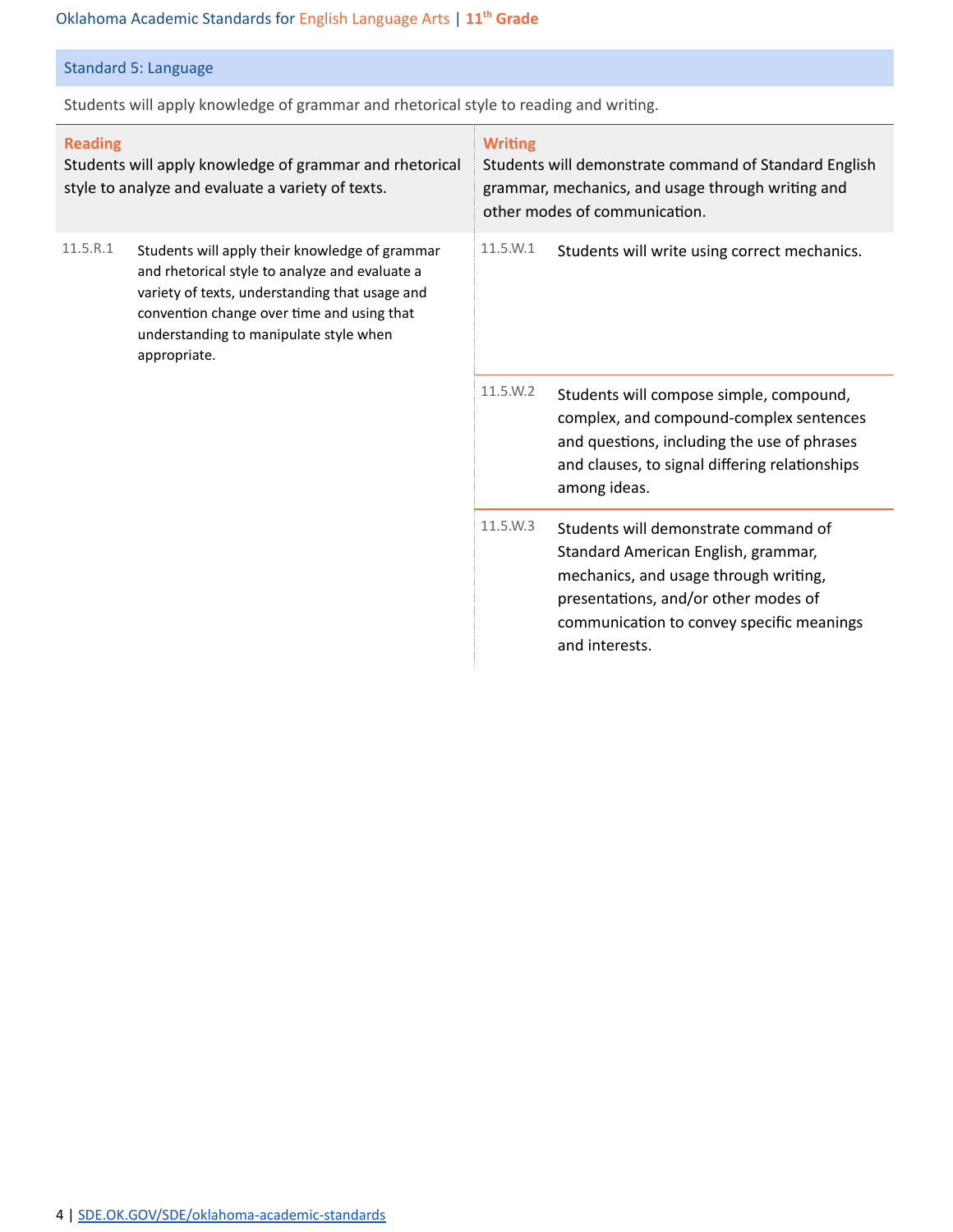## Standard 6: Research

Students will engage in inquiry to acquire, refine, and share knowledge.

| <b>Reading</b><br>Students will comprehend, evaluate, and synthesize<br>resources to acquire and refine knowledge. |                                                                                                                                                                                             | <b>Writing</b><br>Students will summarize and paraphrase, integrate<br>evidence, and cite sources to create reports, projects,<br>papers, texts, and presentations for multiple purposes. |                                                                                                                                                                                                                                   |  |
|--------------------------------------------------------------------------------------------------------------------|---------------------------------------------------------------------------------------------------------------------------------------------------------------------------------------------|-------------------------------------------------------------------------------------------------------------------------------------------------------------------------------------------|-----------------------------------------------------------------------------------------------------------------------------------------------------------------------------------------------------------------------------------|--|
| 11.6.R.1                                                                                                           | Students will use their own viable research<br>questions and well-developed thesis<br>statements to find information about a specific<br>topic.                                             | 11.6.W.1                                                                                                                                                                                  | Students will write research papers and/or<br>texts independently over extended periods of<br>time (e.g., time for research, reflection, and<br>revision) and for shorter timeframes (e.g., a<br>single sitting or a day or two). |  |
| 11.6.R.2                                                                                                           | Students will synthesize the most relevant<br>information from a variety of primary and<br>secondary sources (e.g., print and digital),<br>following ethical and legal citation guidelines. | 11.6.W.2                                                                                                                                                                                  | Students will integrate findings from sources<br>using a well-developed thesis statement.                                                                                                                                         |  |
| 11.6.R.3                                                                                                           | Students will evaluate the relevance, reliability,<br>and validity of the information gathered.                                                                                             | 11.6.W.3                                                                                                                                                                                  | Students will integrate into their own writing<br>quotes, paraphrases, and summaries of<br>findings following an appropriate citation style<br>(e.g., MLA, APA, etc.) and avoiding plagiarism.                                    |  |
|                                                                                                                    |                                                                                                                                                                                             | 11.6.W.4                                                                                                                                                                                  | Students will synthesize and present<br>information in a report.                                                                                                                                                                  |  |